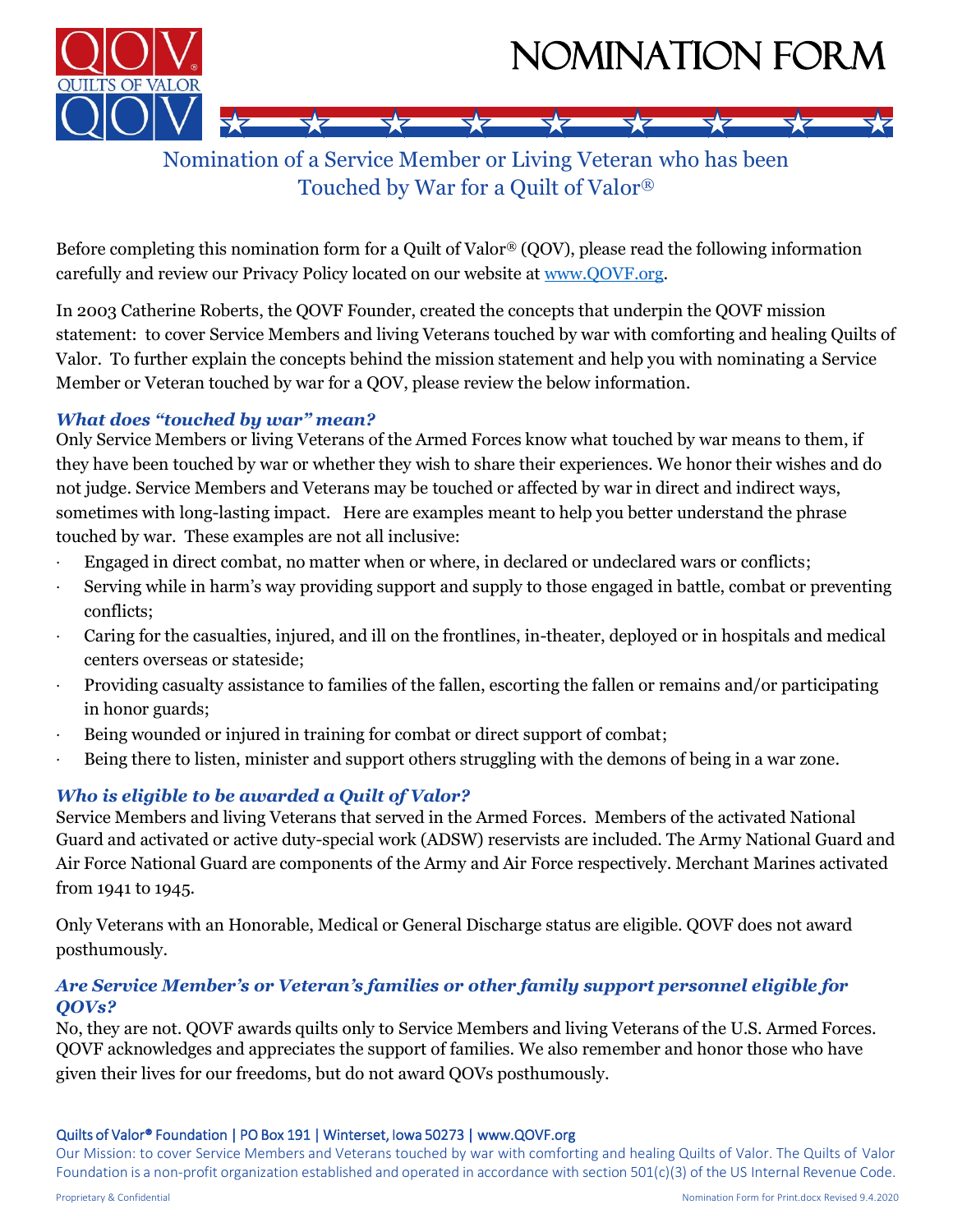

# NOMINATION QUESTIONAIRE

### *General Information*

| 1.       | To my knowledge, this recipient has been "touched by war" and a Quilt of Valor® would                                                                                         |         |    |
|----------|-------------------------------------------------------------------------------------------------------------------------------------------------------------------------------|---------|----|
|          | bring comfort and healing?                                                                                                                                                    | Yes     | No |
| 2.<br>3. | To my knowledge, this recipient has not previously been awarded a Quilt of Valor?<br>This award is not intended as a surprise, gift or a present for a birthday, anniversary, | Yes     | No |
|          | retirement or other celebration.                                                                                                                                              | I Agree |    |
|          | If unsure, you must verify the above information before submitting the nomination; see criteria on first page of form.                                                        |         |    |
|          | Relationship to Recipient?<br><b>Family Member</b><br>Self                                                                                                                    | Friend  |    |

**[ ]** Other

**[ ]** Coordinator of Group Award. For Group Award Events: Please provide the required information on separate forms, a chart or spreadsheet for each recipient.

#### *Recipient Information all fields are required except county and nickname*

|                                               | <b>First Name:</b>                                                                                                                                 |              |                        |                          |                         |              |                                                                                                     |                             |
|-----------------------------------------------|----------------------------------------------------------------------------------------------------------------------------------------------------|--------------|------------------------|--------------------------|-------------------------|--------------|-----------------------------------------------------------------------------------------------------|-----------------------------|
|                                               | <b>Last Name:</b>                                                                                                                                  |              |                        |                          |                         |              |                                                                                                     |                             |
| $\Box$                                        | Male                                                                                                                                               | $\mathsf{L}$ | Female                 |                          | Nickname:               |              |                                                                                                     |                             |
|                                               | <b>Street Address:</b>                                                                                                                             |              |                        |                          |                         |              |                                                                                                     |                             |
|                                               | <b>Address Line 2:</b>                                                                                                                             |              |                        |                          |                         |              |                                                                                                     |                             |
|                                               | City, ST, Zip                                                                                                                                      |              |                        |                          |                         |              |                                                                                                     |                             |
|                                               | <b>County</b> (if known):                                                                                                                          |              |                        |                          |                         |              |                                                                                                     |                             |
| Email:                                        |                                                                                                                                                    |              |                        |                          |                         |              |                                                                                                     |                             |
|                                               | <b>Phone Number:</b>                                                                                                                               |              |                        |                          |                         |              |                                                                                                     |                             |
| <b>Current Status:</b>                        |                                                                                                                                                    | $\mathbf{I}$ | <b>Active Duty</b>     | $\mathbf{I}$<br>Veteran  |                         |              | <b>Discharge Status:</b><br>$\mathbf{I}$                                                            | <b>Honorable Conditions</b> |
|                                               |                                                                                                                                                    |              |                        |                          |                         |              | Armed Forces Branch of Service (Army and Air Force include activated National Guard and Reservists) |                             |
| $\mathbf{I}$                                  | Army                                                                                                                                               | $\mathbf{I}$ | Navy                   |                          |                         | $\mathbf{I}$ | Air Force<br>$\mathbf{I}$                                                                           | Marine Corps                |
| $\mathbf{I}$                                  | <b>Coast Guard</b>                                                                                                                                 | $\Box$       | Dover Mortuary (AFMAO) |                          |                         | $\mathbf{I}$ | Merchant Marines (1941-1945)                                                                        |                             |
|                                               | <b>Dates of Service</b> (year to year):                                                                                                            |              |                        |                          |                         |              |                                                                                                     |                             |
|                                               | <b>Current or Discharge Rank:</b>                                                                                                                  |              |                        |                          |                         |              |                                                                                                     |                             |
|                                               |                                                                                                                                                    |              |                        |                          |                         |              | $E.g.: E1-E10, W01-W05, and O1-O10$                                                                 |                             |
|                                               | Where did the service member or veteran serve? (Check all that apply)<br>Awards for nominees currently deployed will be planned upon their return. |              |                        |                          |                         |              |                                                                                                     |                             |
| $\mathbf{I}$                                  | World War II                                                                                                                                       |              |                        |                          |                         | $\mathbf{I}$ | Korean Conflict                                                                                     |                             |
| $\mathbf{I}$                                  | Vietnam War                                                                                                                                        |              |                        |                          |                         | $\mathbf{I}$ | Persian Gulf War                                                                                    |                             |
| $\mathbf{I}$                                  | Cold War                                                                                                                                           |              |                        |                          |                         | $\mathbf{I}$ | Operation Enduring Freedom (OEF)                                                                    |                             |
| Operation Iraqi Freedom (OIF)<br>$\mathbf{I}$ |                                                                                                                                                    |              | Ħ                      | Operation New Dawn (OND) |                         |              |                                                                                                     |                             |
| $\mathbf{I}$                                  | Gulf War/ Desert Shield/Desert Storm (ODS)                                                                                                         |              |                        | $\mathbf{I}$             | Other Wars or conflicts |              |                                                                                                     |                             |

Please use the last page to provide information about locations of service (e.g., stateside, deployments, countries). Example: France, Germany, Korea, Vietnam, Panama, Beirut, Granada, Bosnia, Iraq, Afghanistan, Africa, Somalia, the Middle East, anti-terrorism operations and terrorism attacks against Armed Forces personnel. You may also provide comments about the nominee regarding unit or ship assignment, duties or responsibilities while serving, experiences, or other information that will help personalize and make the ceremony meaningful for the recipient.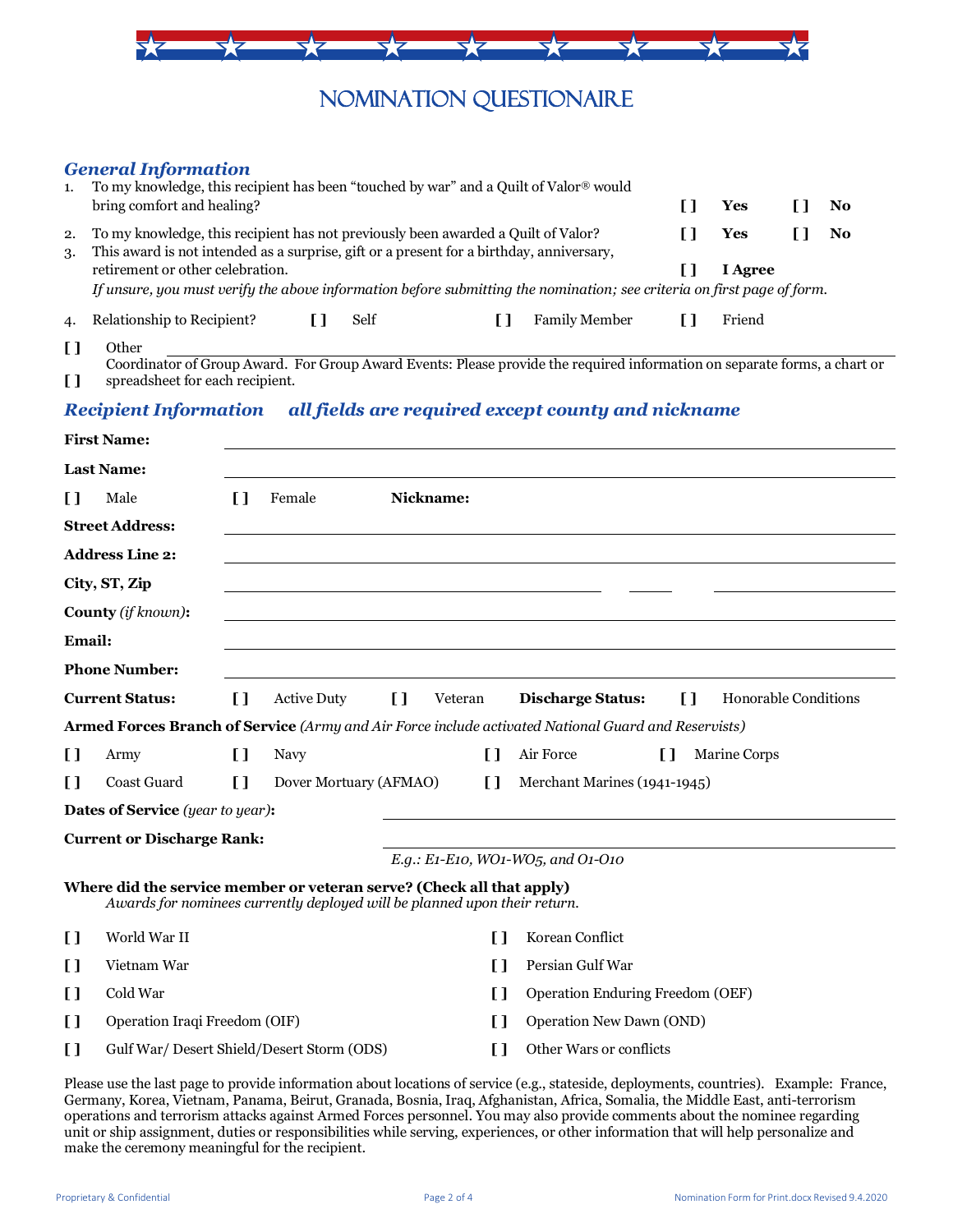

NOMINATION QUESTIONAIRE

### *Contact Information of the Requester required*

|                                                                | <b>First Name:</b>                       |                                                                                                                           |                               |                     |                                                                                                                              |  |  |  |
|----------------------------------------------------------------|------------------------------------------|---------------------------------------------------------------------------------------------------------------------------|-------------------------------|---------------------|------------------------------------------------------------------------------------------------------------------------------|--|--|--|
|                                                                | <b>Last Name:</b>                        |                                                                                                                           |                               |                     |                                                                                                                              |  |  |  |
| <b>Email:</b>                                                  |                                          |                                                                                                                           |                               |                     |                                                                                                                              |  |  |  |
|                                                                | <b>Phone Number:</b>                     |                                                                                                                           |                               |                     |                                                                                                                              |  |  |  |
|                                                                | <b>Relationship to Recipient?</b>        | $\mathbf{I}$                                                                                                              | Self                          |                     | $\mathbf{I}$<br>$\mathbf{I}$<br><b>Family Member</b><br>Friend                                                               |  |  |  |
| $\mathbf{I}$<br>I l                                            | Other<br>spreadsheet for each recipient. | Coordinator of Group Award. For Group Award Events: Please provide the required information on separate forms, a chart or |                               |                     |                                                                                                                              |  |  |  |
|                                                                |                                          | number if known, or the name of the person you contacted:                                                                 |                               |                     | If you have coordinated this nomination with a local QOVF group or individual, please add the name of the group, the group   |  |  |  |
| <b>Allen Quilters' Guild</b><br><b>Group Name</b>              |                                          |                                                                                                                           | 79448<br><b>Group Number:</b> |                     |                                                                                                                              |  |  |  |
|                                                                | <b>Member Name</b>                       | <b>Elaine Rice</b>                                                                                                        |                               |                     |                                                                                                                              |  |  |  |
|                                                                |                                          | How did you hear about the Quilts of Valor Foundation?                                                                    |                               |                     |                                                                                                                              |  |  |  |
| $\mathbf{I}$                                                   | Family or friend                         |                                                                                                                           |                               | $\mathbf{I}$        | From and Veteran or Service Member                                                                                           |  |  |  |
| I l                                                            | Awarded a Quilt of Valor                 |                                                                                                                           |                               | $\mathbf{I}$        | Attended an Award of a Quilt of Valor                                                                                        |  |  |  |
| I l                                                            | Social Media Facebook, Twitter, etc.     |                                                                                                                           |                               | I)                  | News Story TV, newspaper or magazine                                                                                         |  |  |  |
| I l                                                            | QOVF Website                             |                                                                                                                           |                               | I)                  | <b>QOVF Brochure</b>                                                                                                         |  |  |  |
| IJ                                                             | QOVF Booth                               |                                                                                                                           |                               | I)                  | <b>QOVF Certified Quilt Shop</b>                                                                                             |  |  |  |
| X                                                              | Quilt Guild                              |                                                                                                                           |                               | I)                  | Community Event fair, festival, workplace                                                                                    |  |  |  |
| Ū                                                              | I am a QOVF Member                       |                                                                                                                           |                               | []                  | I am a QOVF Volunteer                                                                                                        |  |  |  |
| I l                                                            |                                          | Another Veteran organization American Legion, VFW, VVA, IAVA, MOPH, DAV                                                   |                               |                     |                                                                                                                              |  |  |  |
| Signature:                                                     | provided is accurate.                    |                                                                                                                           |                               |                     | I certify that I have read the QOVF Mission Statement, all of the information on the first page and affirm the information I |  |  |  |
|                                                                | <b>Printed Name:</b>                     |                                                                                                                           |                               |                     |                                                                                                                              |  |  |  |
| Date:                                                          |                                          |                                                                                                                           |                               |                     |                                                                                                                              |  |  |  |
| Email, mail or hand deliver                                    |                                          |                                                                                                                           | <b>OR</b>                     |                     | Mail to:                                                                                                                     |  |  |  |
| <b>Local QOVF Group Leader or Member</b>                       |                                          |                                                                                                                           |                               |                     | <b>Quilts of Valor Foundation</b><br>QOV Nomination of Veteran/Service Member                                                |  |  |  |
| Name:                                                          |                                          | PO Box 191<br><b>ELAINE RICE</b>                                                                                          |                               | Winterset, IA 50273 |                                                                                                                              |  |  |  |
| Group<br>P.O. BOX 526, ALLEN, TX 75013-0010<br><b>Address:</b> |                                          |                                                                                                                           |                               |                     |                                                                                                                              |  |  |  |
|                                                                | bebrice54@gmail.com<br>Email:            |                                                                                                                           |                               |                     |                                                                                                                              |  |  |  |

*For QOVF Group Leaders/Individuals: If a specific group or individual will handle this nomination please ensure to note this when entering the information into QOVF online tracking system.*